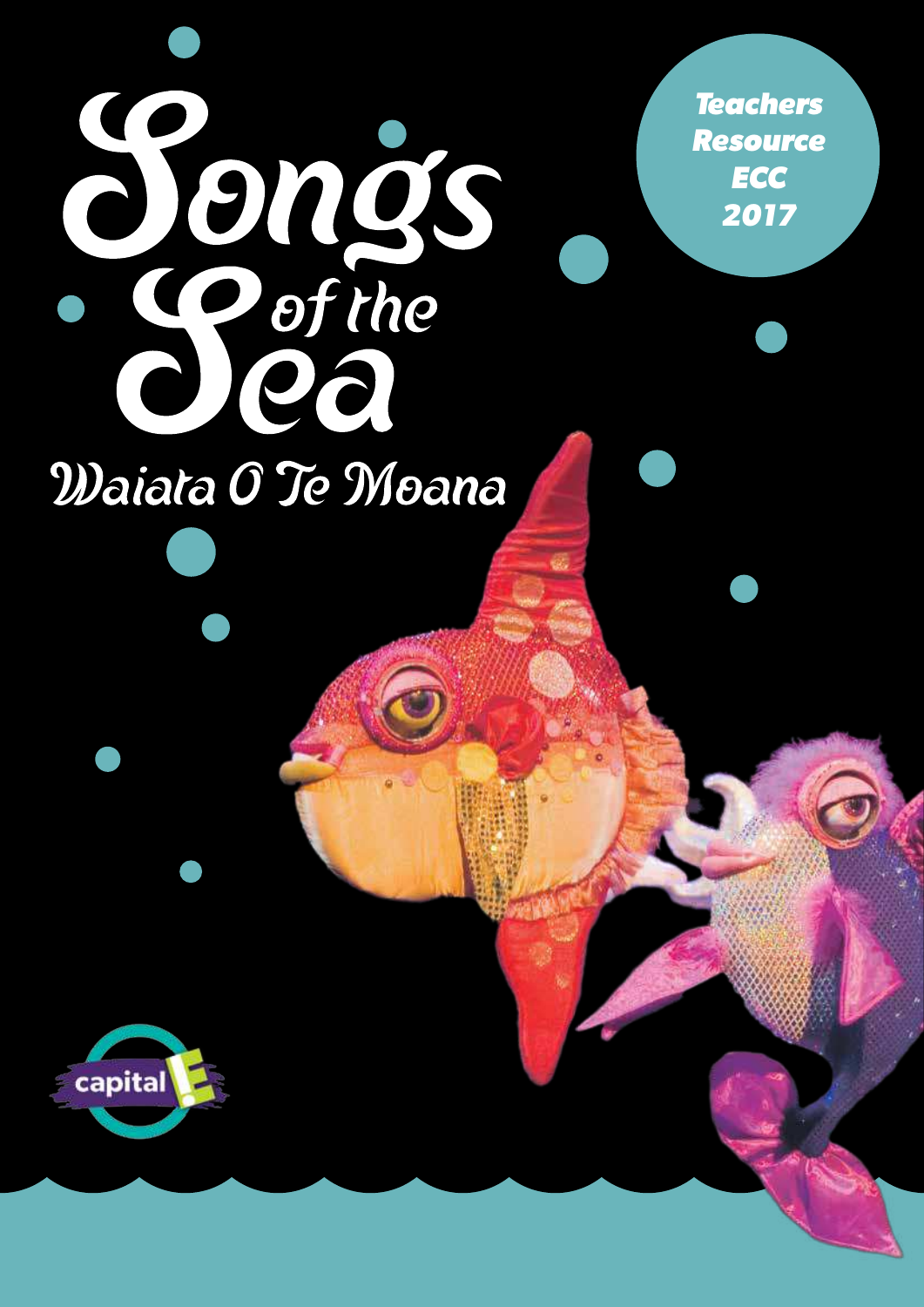# Introduction

Capital E National Theatre for Children tours its productions to theatre venues nationally.

**Songs of the Sea** is a story of creation, written by Peter Wilson with delightful music composed by Stephen Gallagher.

*"New Zealand is surrounded by the sea. We can not help but notice it," says Peter. "In summer we play by the sea, sometimes we explore the rock pools left by the high tide. In the winter we often go walking by the sea. Since time began, people have told stories about the sea, about fish, about boats."*

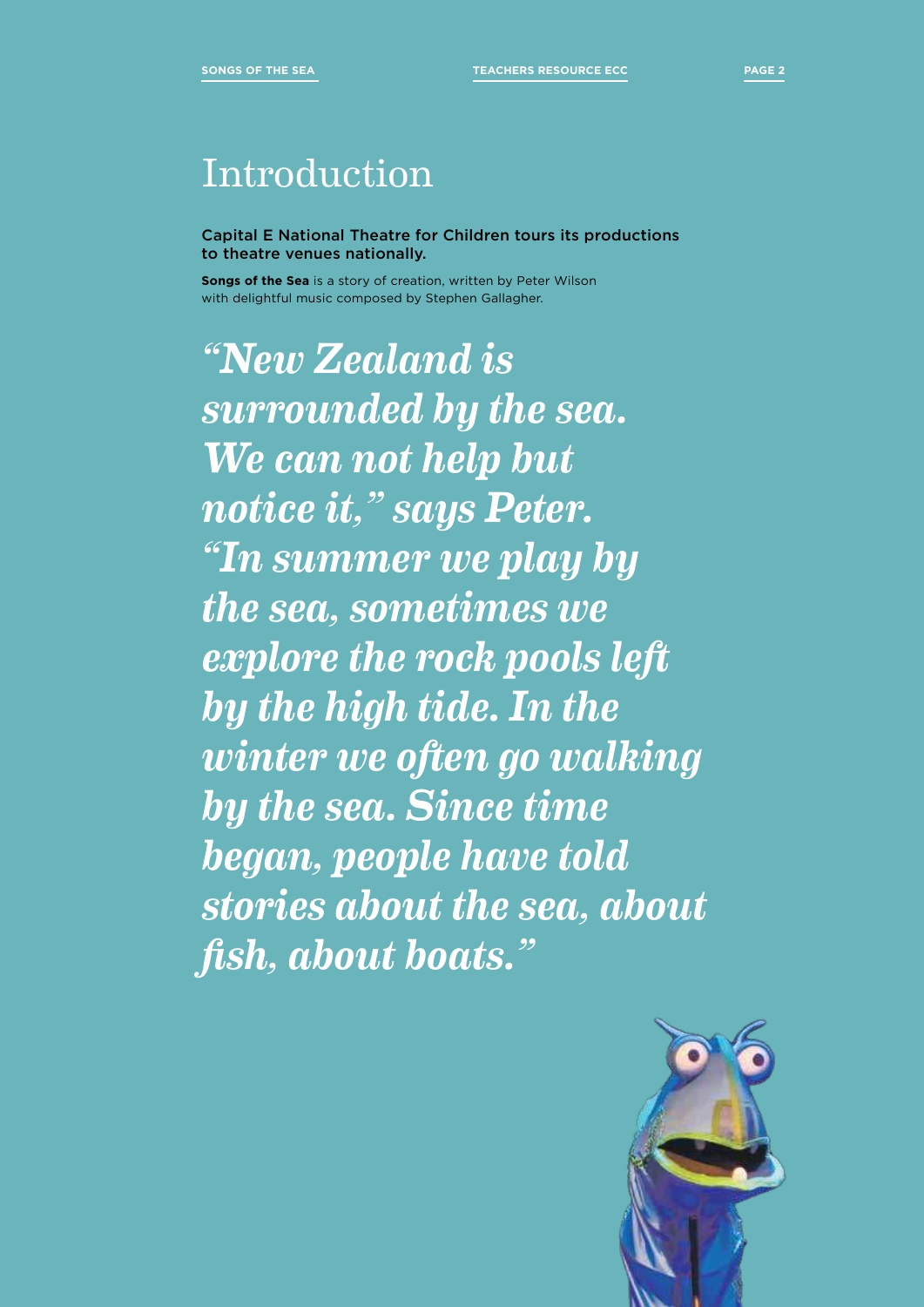Peter's story uses simple elements which children recognise to create all the creatures in the sea. To start, the sea is a giant mirror reflecting the sun, moon and stars – thus creating the sunfish, moonfish and starfish – all found in New Zealand waters.

*"When we see shooting stars in the night sky, it is like they are falling into the sea to become starfish. The milky way is like a giant sea of stars in the night sky, I used this sea of stars to invent the shaper in his magical sky boat traveling from planet to planet."*

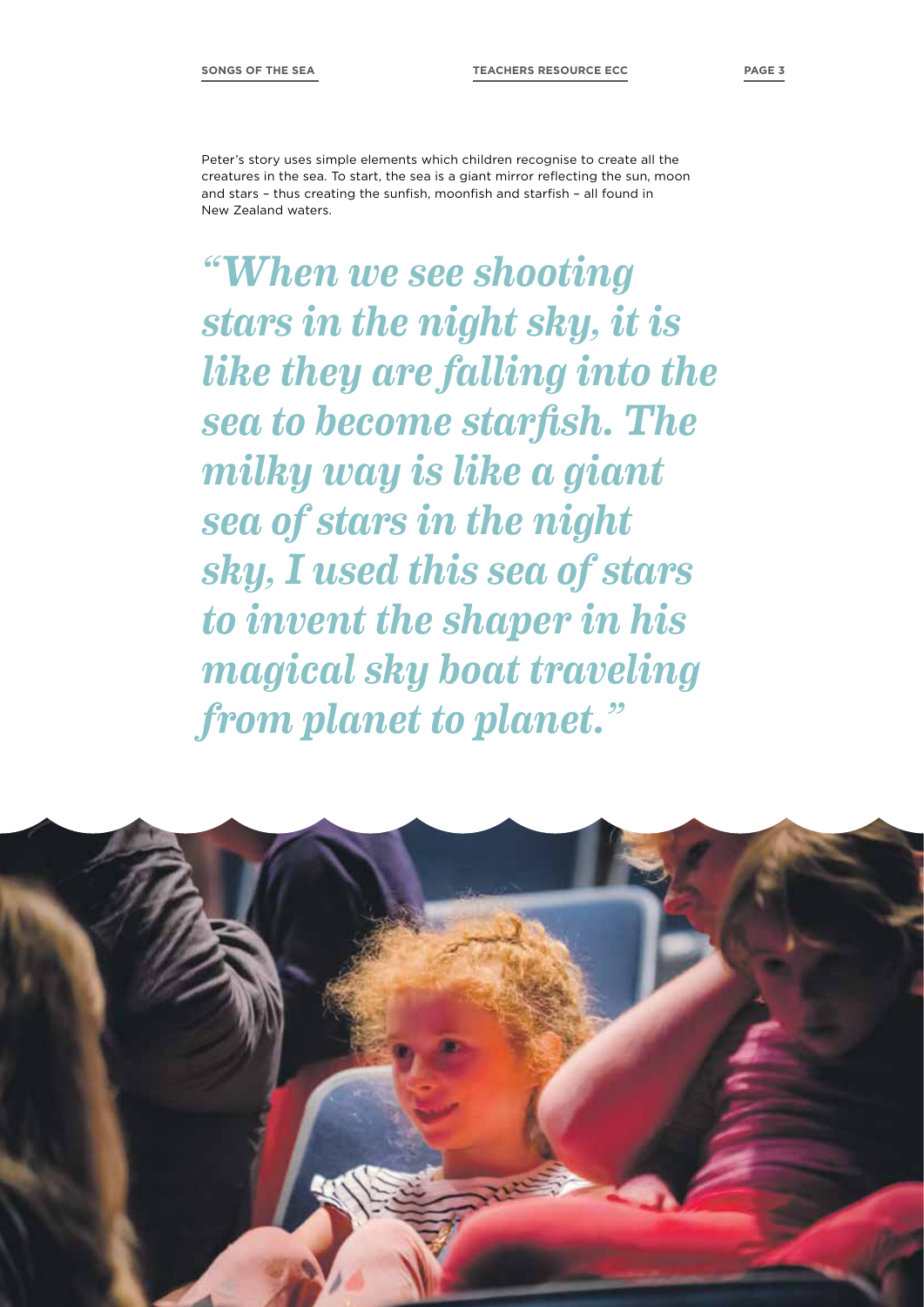"I had fantastic fun using my imagination to create all the songs or stories of the sea. When you next go swimming in the sea, walk along the beach or play in a rock pool I am sure you can make up your own stories."

The three main characters in **Songs of the Sea** are the three actors who tell us the story or sing us the songs. They play three children who discover a large conch shell while playing in a rock pool by the sea. Holding the shell up to their ears, each of them can hear the sound of the sea caught inside the shell. The sea tells them each a story:

- The story of how the moonfish, sunfish and starfish were made.
- The story of where shellfish come from.
- The story of how the fish in the sea got their magnificent colours.
- The story of how all the strange creatures in the sea came into being the crabs, the seahorse and the crayfish.

**Songs of the Sea** Early Childhood Activities Resource is particularly ideal for in-centre activities for the two-and-a-half to five years age group. Centres and communities attending the show will be able to readily adapt the suggested ideas of this resource to create activities that are appealing, meaningful and culturally appropriate for their own whanau/families. Five focus areas have been presented, each of which links closely to at least one of the Te Whariki Strands.

# The Learning Journey

### Step 1

Curriculum strands covered in the classroom before and after the visit. Capital E provides a teaching resource with curriculum links and information to assist with unit planning.

### Step 2

Explore ideas and themes related to 'Songs of the Sea' using this resource as a guide.

### Step 3

Experience a professional theatre show that is musical, fun and educational.

### Step 4

Return to class happy and full of fun ideas to learn more.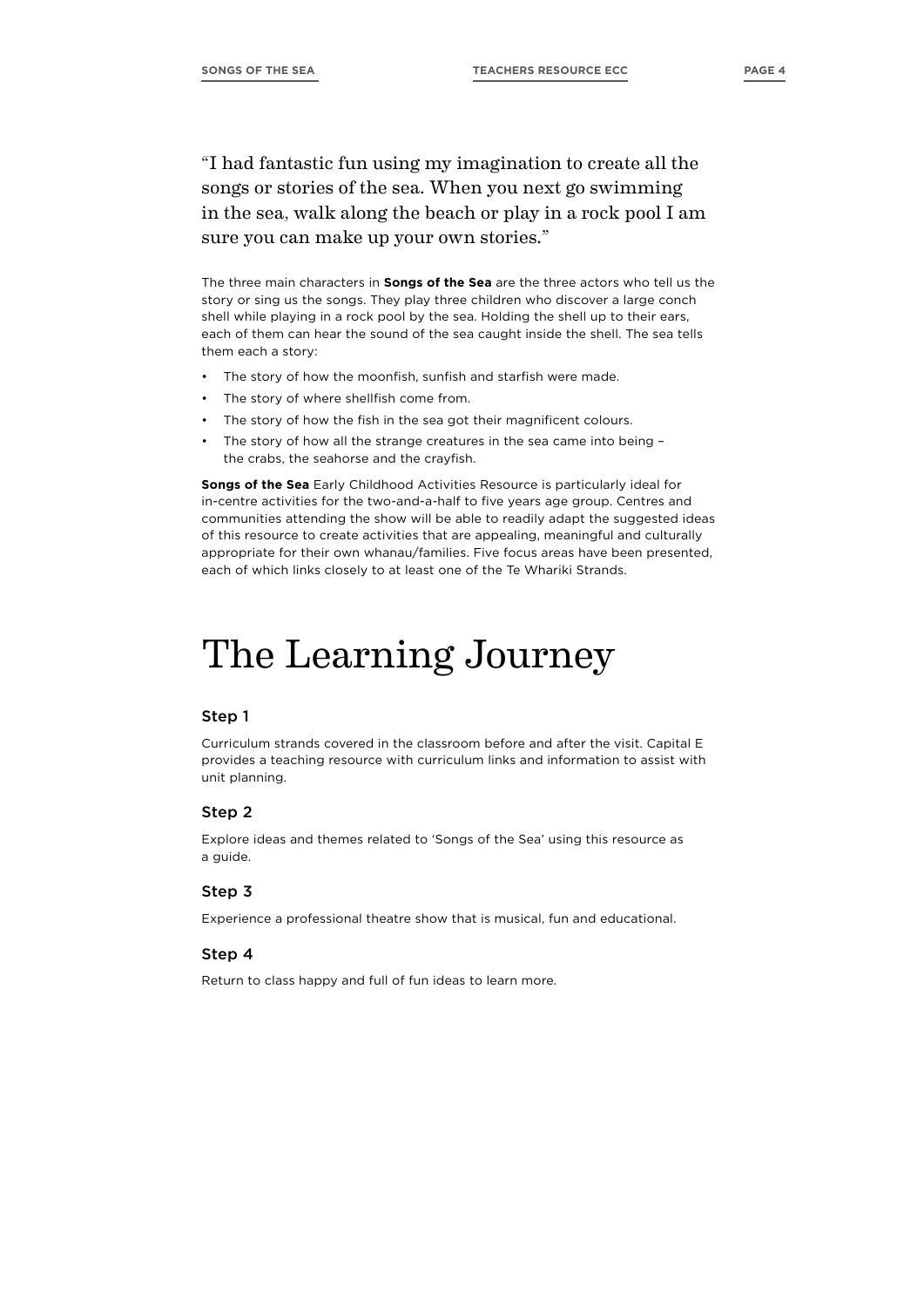# The five foci and possible Te Whariki links are:

**Sea & Fish Information** (Strand 2:Belonging-Mana Whenua, Strand 4: Communication-Mana Reo)

**Fish Facts** (Strand 2: Belonging- Mana Whenua, Strand 3:Contribution-Mana Tangata)

**Fishing** (Strand 1:Well-being –Mana Atua, Strand 4:Communication-Mana Reo)

**Myths** (Strand 4:Communication-Mana Reo, Strand 3:Contribution-Mana Tangata)

**Exploring Further** (Strand 5:Exploration-Mana Aoturoa)

# Sea & Fish Information

**Te Whariki Links:** Belonging-Mana Whenua, Communication-Mana Reo.

### Potential Learning Objectives:

Children will or may:

- 1. Be involved in discussions about the sea as a whole. (Communication, Goal 2).
- 2. Be involved in discussions about fish and other sea animals in the ocean. (Belonging, Goal 1).
- 3. Be encouraged to participate in art activities relating to their contribution (Contribution, Goal 1).
- 4. Be invited to provide a snapshot into their life through illustration, photo sharing, verbal or written communication (Belonging, Goal 1).

### Focus/thinking questions about the sea:

- What do we use the sea for?
- What types of fish do we eat?
- What other type of sea animals do we eat?
- How many fish can we catch out of the sea?
- What would happen if we were to eat too many fish out of the sea?

### Initial Ideas and Activities

- 1. Ask the children to close their eyes and imagine the sea. What do they think of? What do they see? Record their ideas. Show the children some pictures of the sea and ask them about it. What was the difference between their ideas and the pictures?
- 2. Ask the children about fish and sea animals. Make a list of all the fish they know including colours, shapes etc. Again use images to guide.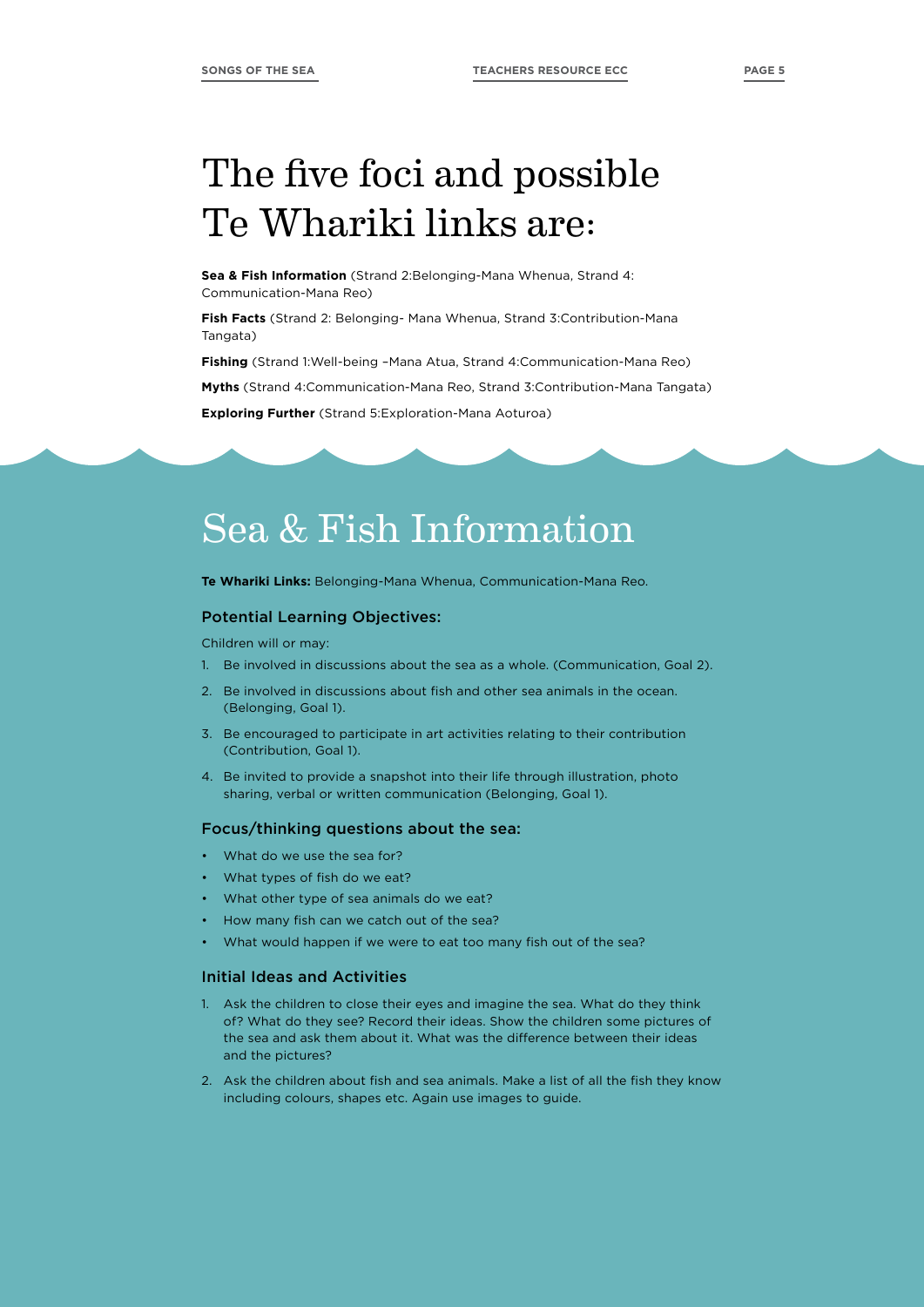# Fish Facts

**Te Whariki Links:** Belonging- Mana Whenua, Contribution-Mana Tangata.

### Potential Learning Objectives:

Children will or may:

- 1. Be involved in discussions about the two main fish characters in Songs of the Sea; Sunfish – Te Ika Ra (Mola) and Moon fish - Te Ika Marama. (Communication, Goal 2).
- 2. Experience a visit to a supermarket, fish shop or Fish and Chip shop to see how they collect, store, cook and sell fish. (Belonging, Goal 1).

### Focus/thinking questions about fish:

- What do fish do all day?
- What do they eat?
- What/who eats fish?
- What would happen if we took all of the fish out of the water?
- Why do fish need water?
- How do fish move through the water?
- Do fish have bones?
- What does a fish feel like to touch?
- How old do you think fish live to be?

### Initial Ideas and Activities

- 1. Introduce the Sunfish Te Ika Ra (Mola) and Moon fish Te Ika Marama to the children through images provided. Discuss why children think they are named accordingly, record ideas next to images. Provide children with opportunity to draw their own sunfish and moonfish.
- 2. Plan a visit to a place which deals with fish (as suggested). Encourage children to be involved with questions and discussions.

Possible question starters are:

- Where do they buy the fish from?
- How do they store it to keep it fresh?
- How much fish are they allowed to buy/sell?
- How do they prepare fish for selling to people?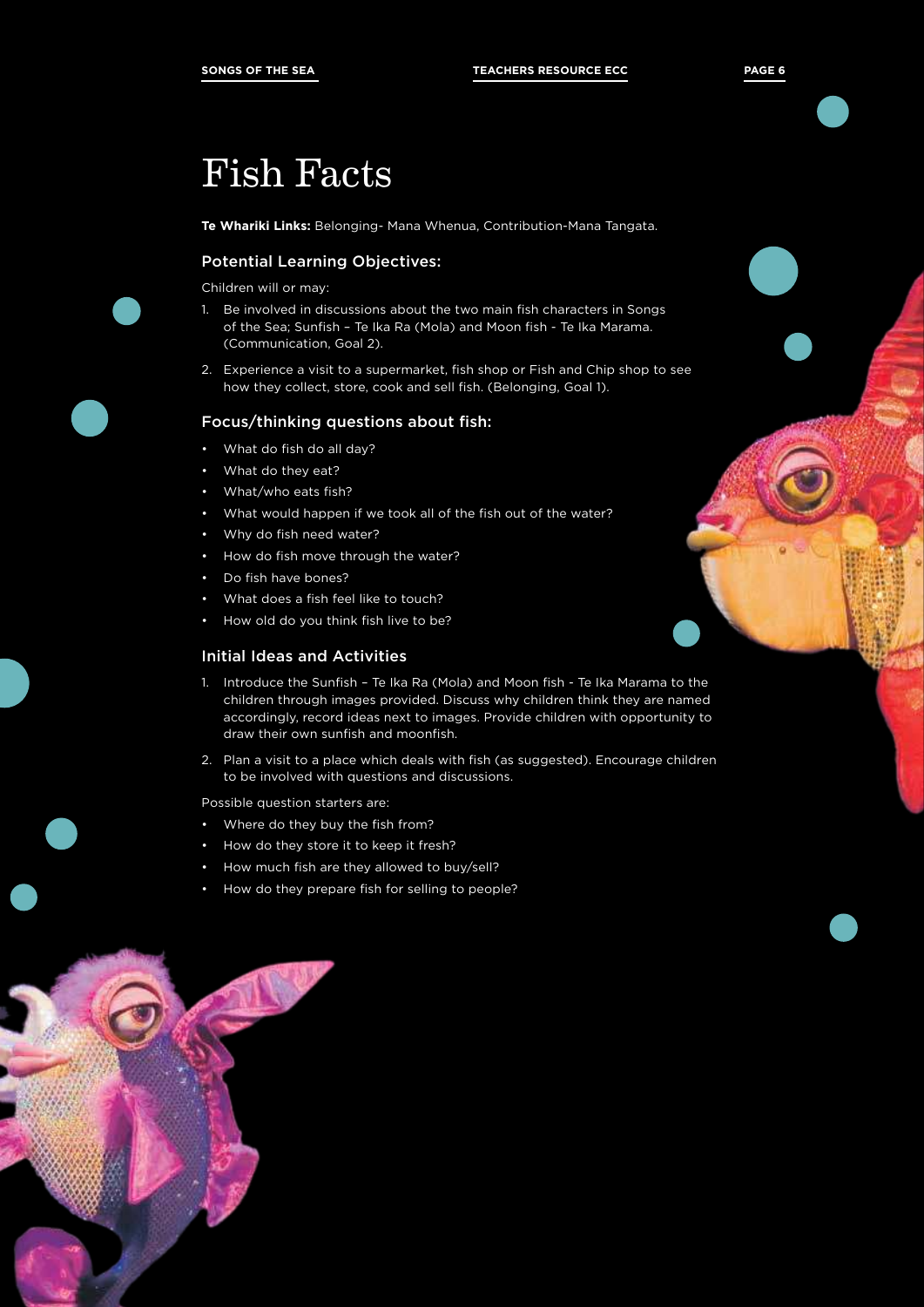# Sunfish – Te Ika Ra (Mola)

# *Character in the show:*

The sunfish in Songs of the Sea is the father of all fish. The sunfish is a very large yellow fish, he is almost one metre across and one metre long. He is flat with hardly any tail, so that when people first saw him they thought he was a sun floating in the sea.

## Did you know…

- The sunfish (also called the mola) is a large ocean fish found in warm and temperate oceans.
- It has an almost circular, flattened body.
- This unusual fish swims by flapping its long pectoral and dorsal fins; the caudal fin is used as a rudder (for steering).
- Some sunfish have been seen floating on their sides at the top of the sea; they may be using the sun to heat themselves up.

### Facts:

- The sunfish grows to be about 3 m (10 ft) long, but some up to 4 m (13 ft) have been seen.
- It weighs up to 2 tons.
- The head is almost a third of the total body length. The small mouth has large fused teeth in the front.
- The sunfish is a carnivore (meat-eater) that eats jellyfish, comb-jellies, and some crustaceans.

# Moonfish - Te Ika Marama

## *Character in the show:*

Moonfish in the Songs of the Sea is the mother of all fish. The moonfish is also a very large fish but not as big as the sunfish. The moonfish displays all the colours of the sky from silver through to a dash of red and blue. When swimming in the sea, she looks like a crescent moon, which is why she was called a moonfish.

### Did you know…

- Moonfish have a very deep, thin, sharp-edged body.
- They are essentially blue and green in colour, with silver spots, red fins and jaws.
- Average size 80-120cm.
- They like to live in warm seas off the east coast of America from Uruguay to Cape Cod, straying to Nova Scotia and can be commonly found from Chesapeake Bay southward.
- Fish are animals that live in water and breathe using gills. Water goes in through the mouth and out through the gills, which take oxygen from the water. Most fish swim by moving their tail (also called the caudal fin) left and right.
- There are many kinds of fish; some have bones but others, like sharks and rays have no bones, only cartilage.
- The biggest fish in the world is the whale shark; it is a shark but not a whale. The whale shark is up to 14 m (46 feet) long and weighs up to 15 tons.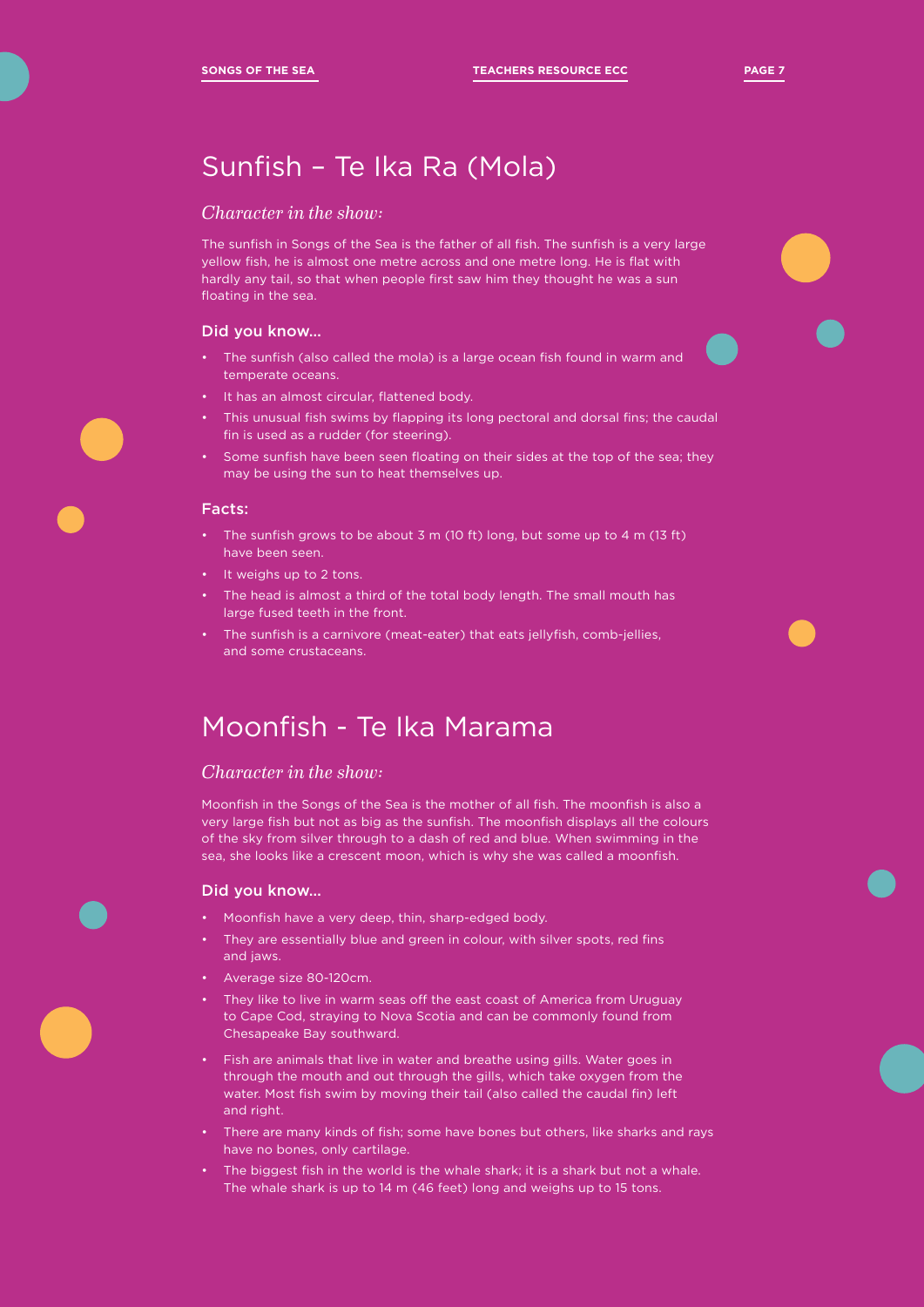# Scavenger Hunt

Search your local rock pools for the following items. (Remember not to move or take the items!)

| Neptune's<br><b>Necklace</b> | A piece of paua          | <b>Finger sponge</b>     | <b>Something</b><br>manmade                |
|------------------------------|--------------------------|--------------------------|--------------------------------------------|
| Sea lettuce                  | A shell with a hole      | <b>Cushion star fish</b> | Kelp                                       |
| Shell of a<br>dead kina      | Pipi                     | Ram's horn               | <b>Something</b><br>smoothed by<br>the sea |
| <b>Turret shell</b>          | Cat's eye shell          | Limpet                   | <b>Mussel</b>                              |
| Shell of a<br>dead crab      | <b>Signs of seagulls</b> |                          |                                            |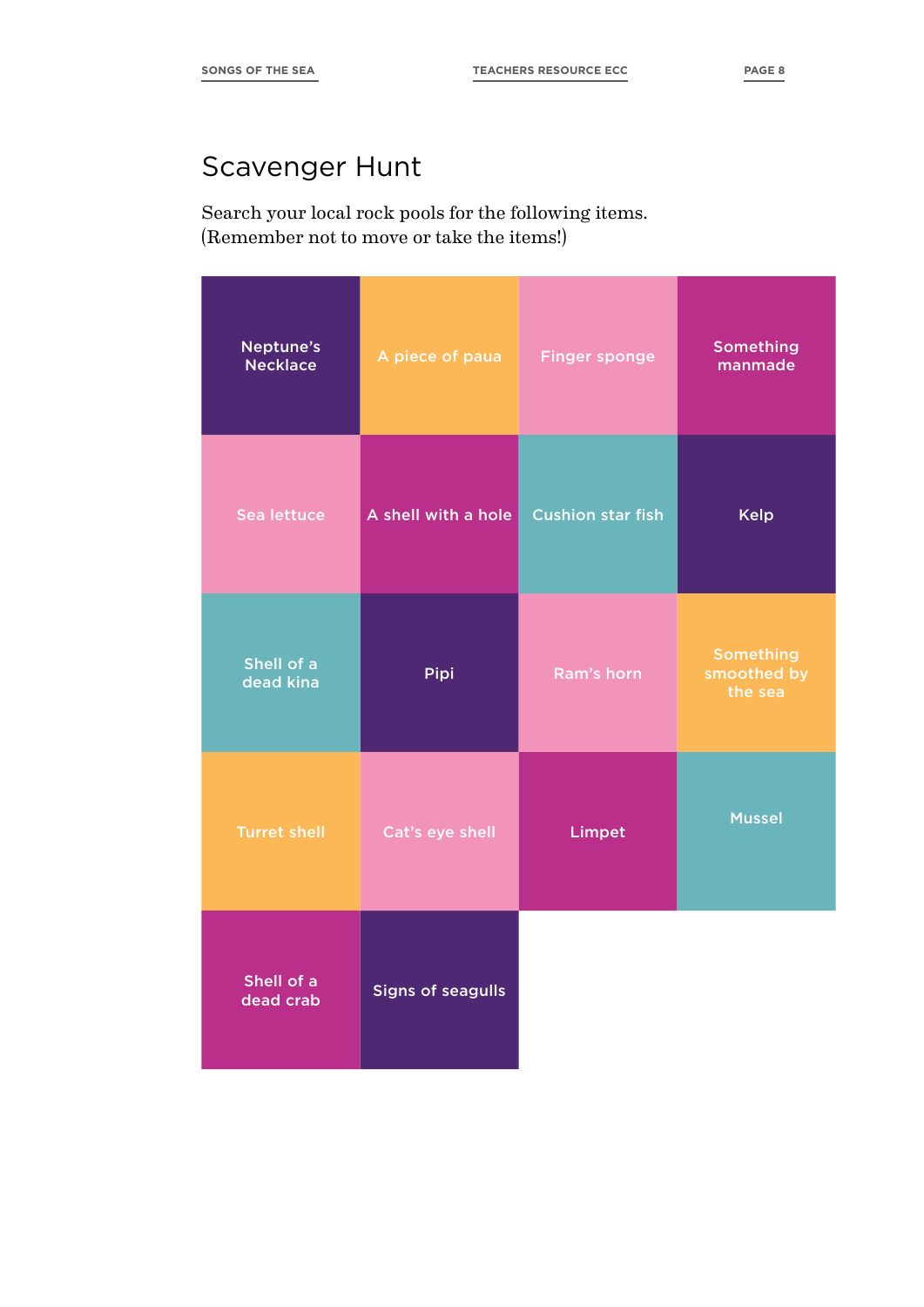### **FILL A LARGE CONTAINER WITH:**

- 1/3 cup of water
- 1/3 cup of kid friendly dish soap
- 1 Tbsp corn flour (this makes the bubbles last longer)
- A couple of drops of colouring

Mix these ingredients together with a hand held whisk until light and fluffy!

Hide some plastic and fabric fishy friends in the foam and let the kids explore!



(NB: these photos were taken after a LOT of play, the bubbles, we promise, were more substantial!)

Let the children get creative with swishing pieces of paper over the bubbles to make bubble prints.

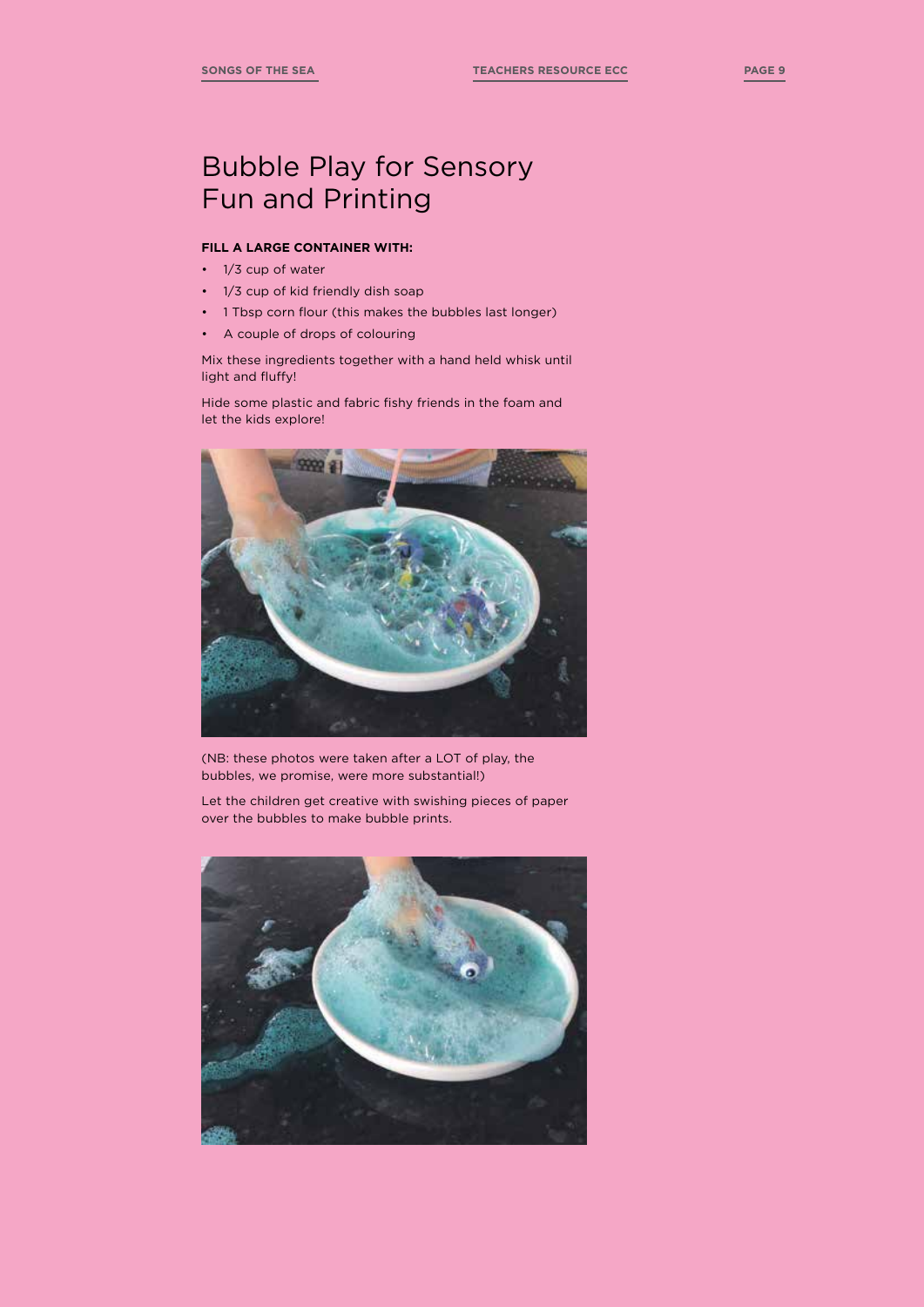# Hide the Fish

- Draw your own fish and crabs in the top box
- Then cut along the vertical dotted lines
- Fold up the strips to cover the fish
- Colour the strips brown and green to make seaweed to hide our fishy friends!

|  | Fold up the strips here |  |  |  |  |
|--|-------------------------|--|--|--|--|
|  |                         |  |  |  |  |
|  |                         |  |  |  |  |
|  |                         |  |  |  |  |
|  |                         |  |  |  |  |
|  |                         |  |  |  |  |
|  |                         |  |  |  |  |
|  |                         |  |  |  |  |

\$ *Cut along the vertical lines*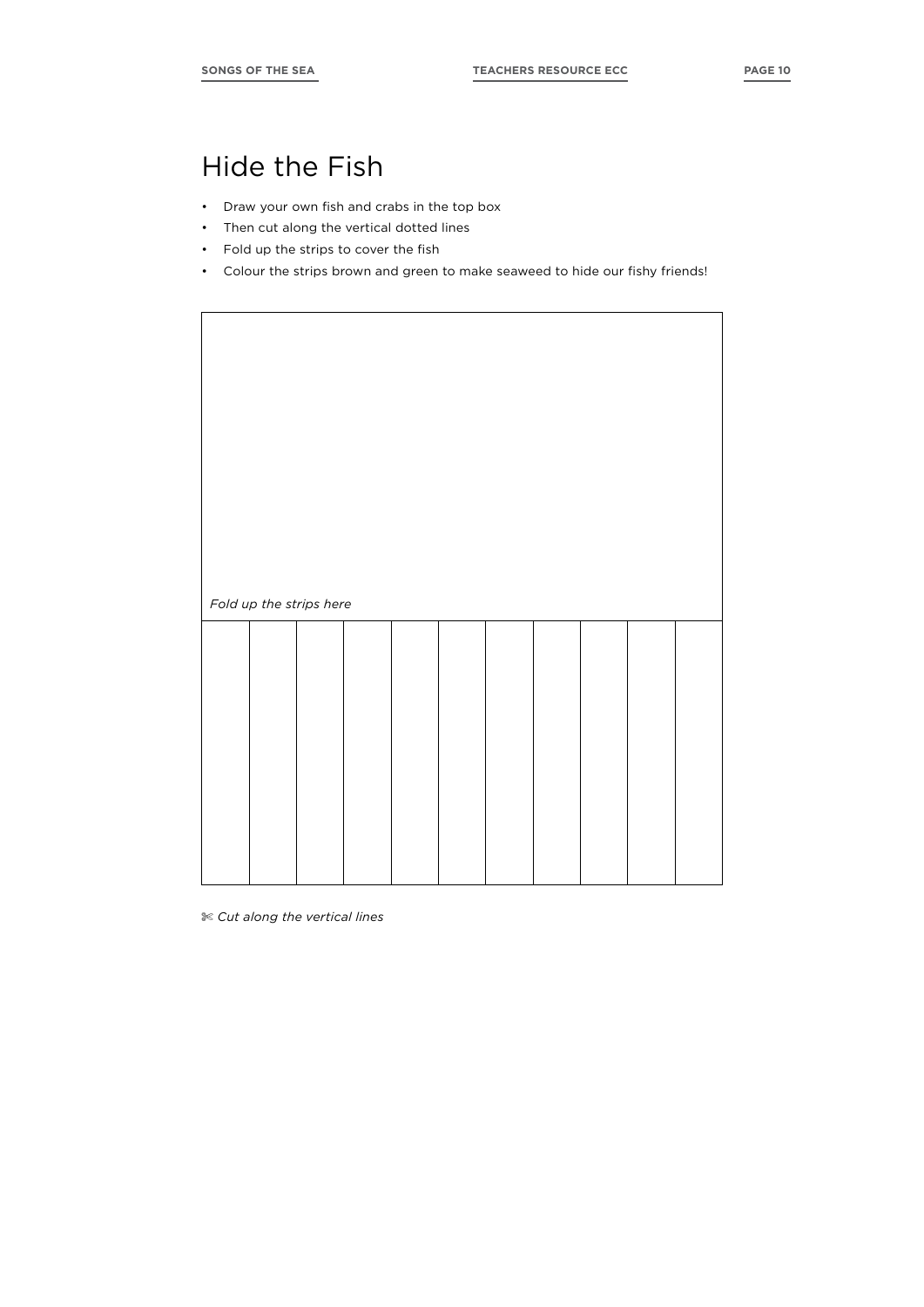# Gleaming Tinfoil fish

## **YOU WILL NEED:**

- Tin foil
- A fish shape (use our template or create your own) in cardboard
- Colouring pencils and pens
- **1.** Place the fish shape in the middle of a piece of tin foil.



**3.** Smooth the tin foil around the cardboard so you can see the fish shape. Both sides of the fish should be covered with tinfoil.

**2.** Gently fold the tinfoil around the fish shape.



**4.** Draw details on your fish such as scales, fins and eyes.





**5.** Attach a piece of sting or ribbon to the fish and hang it in the window or somewhere that catches the light.

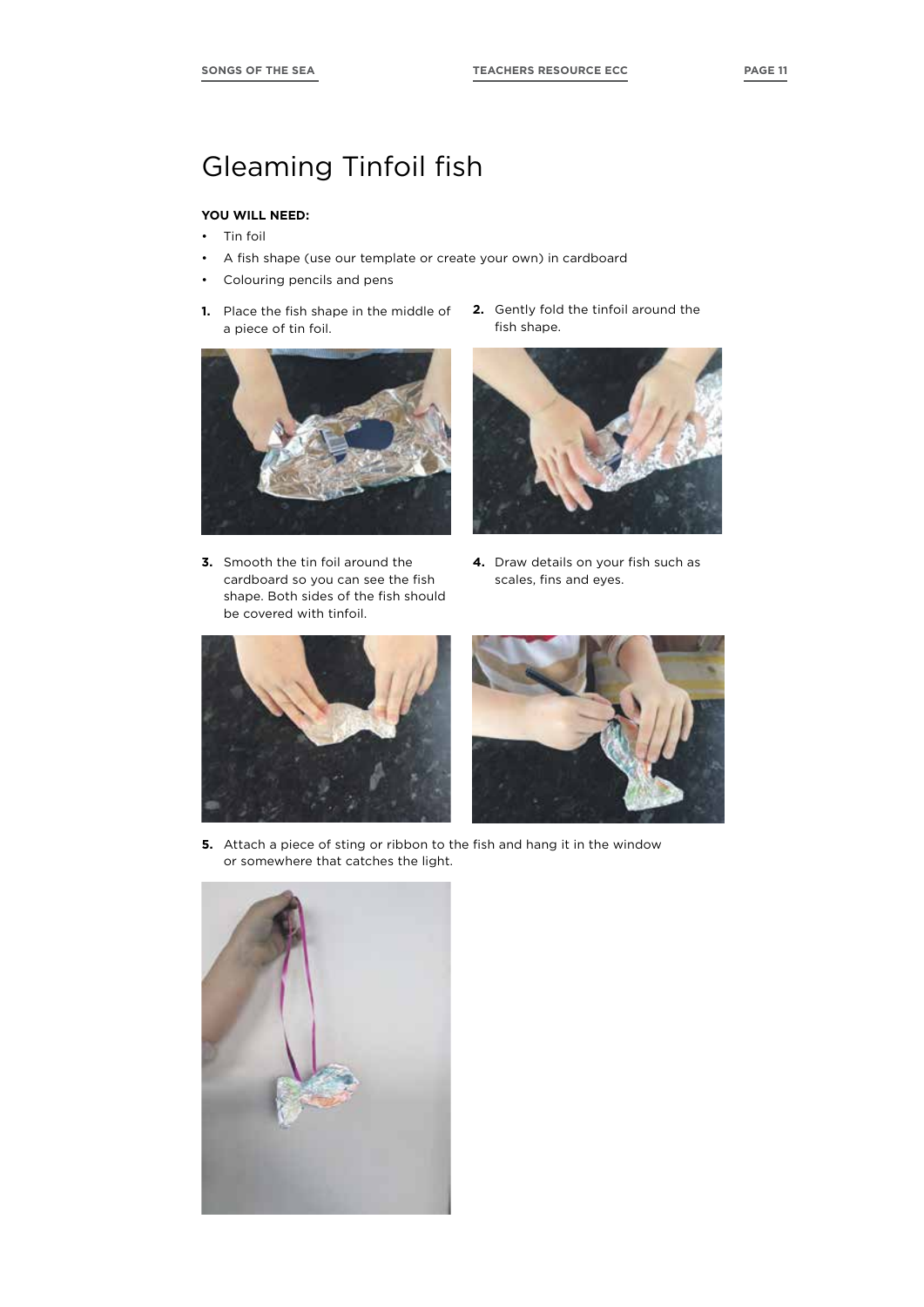# 3D Ocean

# **YOU WILL NEED:**

- Blue A4 card
- Various other coloured card or paper
- Scissors
- Glue stick
- 



**3.** Open up the card and gentle ease the lines apart. Pull one forward and push one back until all are slightly spread apart.

**1.** Fold the blue A4 card in half. **2.** Using scissors carefully cut lines through the card, from the folded edge up. Leave at least 1cm at the top.



**4.** Draw and cut out small fish, pieces of seaweed and other creatures of the ocean using the other coloured card and paper. You could get creative with bits of tinsel and cellophane.





**5.** Glue the sea creatures to the back of your blue card. They should peep through the cracks of the card.

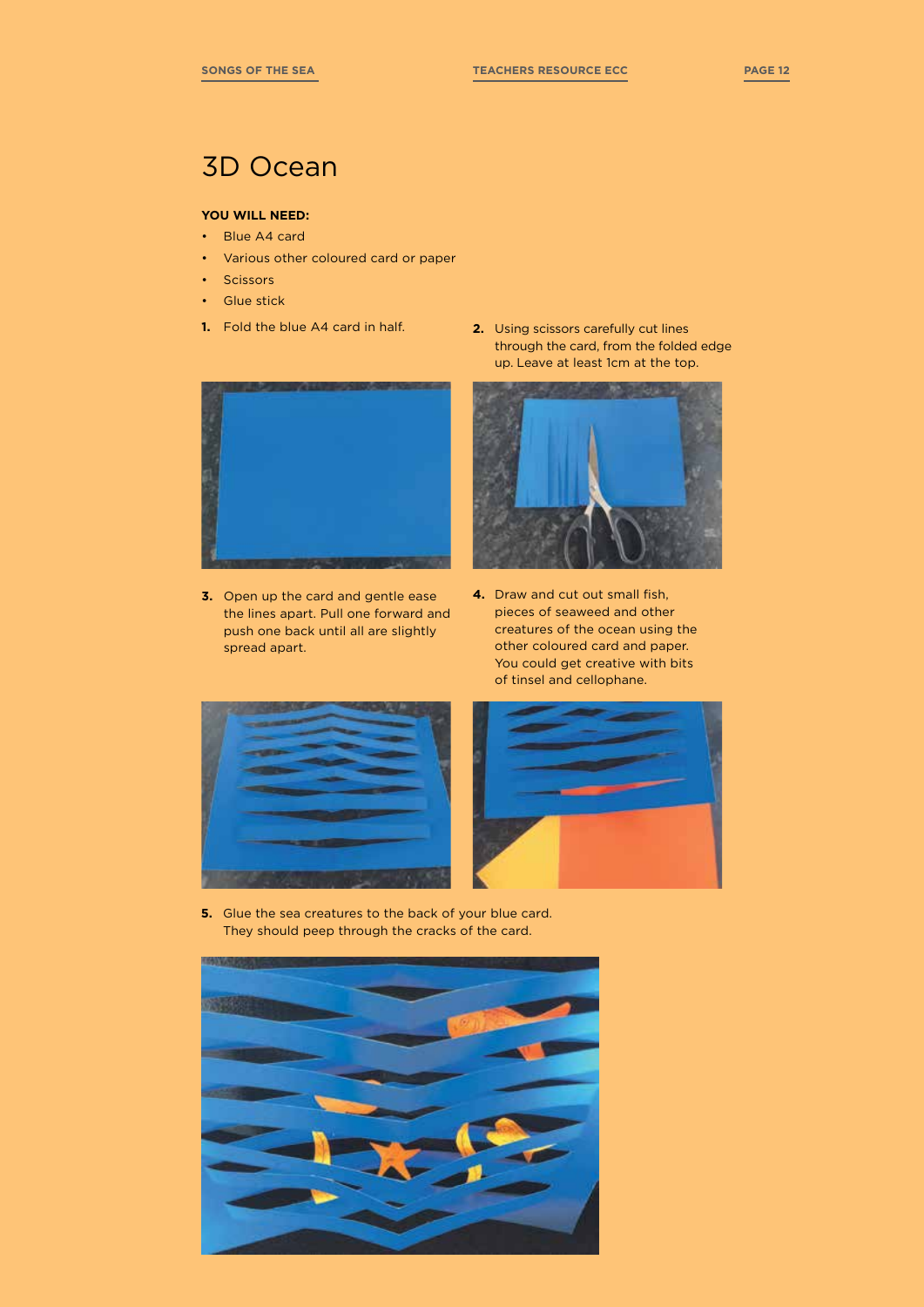# Peg fish

### **CREATE A FISH THAT CAN OPEN AND CLOSE ITS MOUTH!**

**1.** Either use the template provided or draw your own fish. She has to be slightly larger that a normal clothes peg.



**3.** Cut your fish in half length ways. **4.** With the help of an adult glue a

**2.** Cut your little fish out and colour it in however you fancy.



plastic peg on the back of your fish. Make sure the middle of the peg is lined up with the middle edges of your cut fish.





**5.** Once the glue is dried open and close the peg to make your fish open and close its mouth.

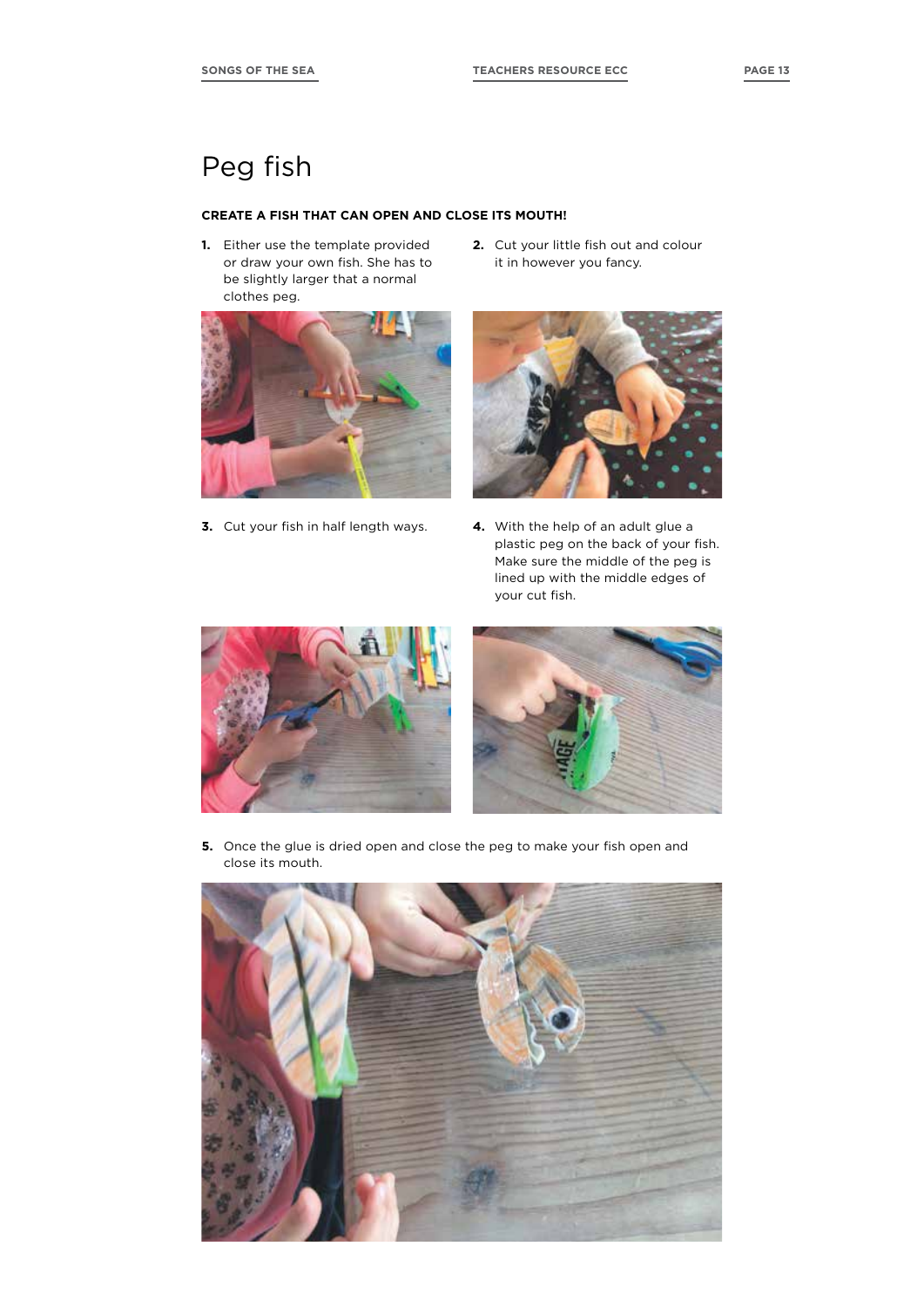# 3D Crab

### **YOU WILL NEED:**

- Our crab template
- Strips of coloured card (21cm by 2cm or use our template)
- Sticky tape or a glue stick
- coloured pencils
- **1.** Either draw your own crab or use our template. Colour in the crab's legs and claws. Colour in the background to show where you would find a crab.
- **2.** Cut the strips of coloured card or colour in the template strips.
- **3.** Carefully glue or stick the end of one of the strips to one side of the crab's shell, then glue the other end to the opposite side.
- **4.** Work your way around the crab so his shell is complete.



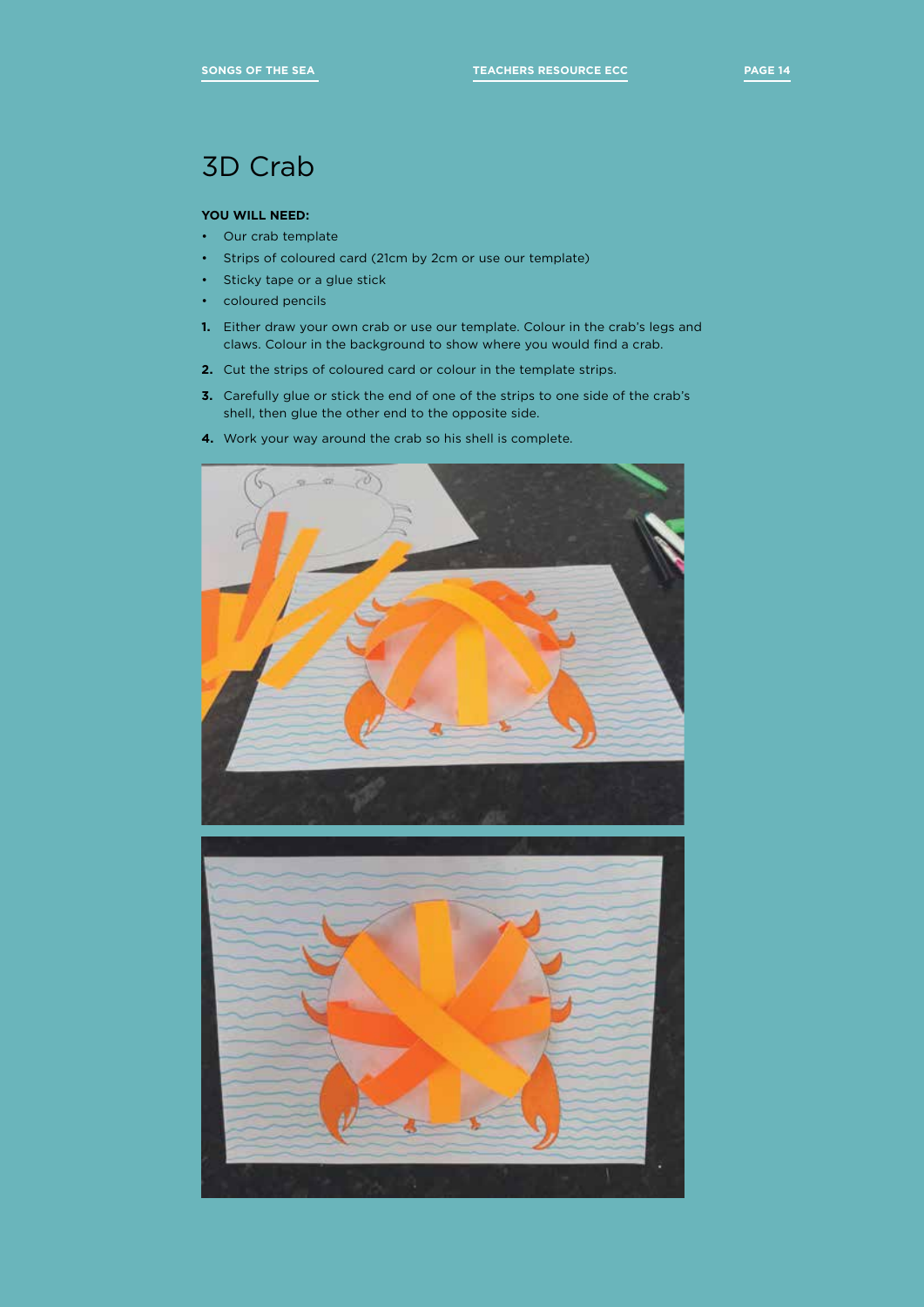# Fish Scales

### **CREATE BEAUTIFUL COLOURED FISH WITH INDIVIDUAL SCALES.**

- **1.** Find lots of different coloured papers, either from your craft box or ripped out of magazines and newspapers.
- **2.** Rip or cut the fish scales into small pieces. (about 1cm by 1cm).



**3.** Use the template provided or draw your own outline of a fish.



**4.** Using a glue sick or pva, glue the fish's scales onto his body. Try to glue them on in vertical lines and mix up the paper so he is bright and colourful.



**5.** Colour in the fish's face!





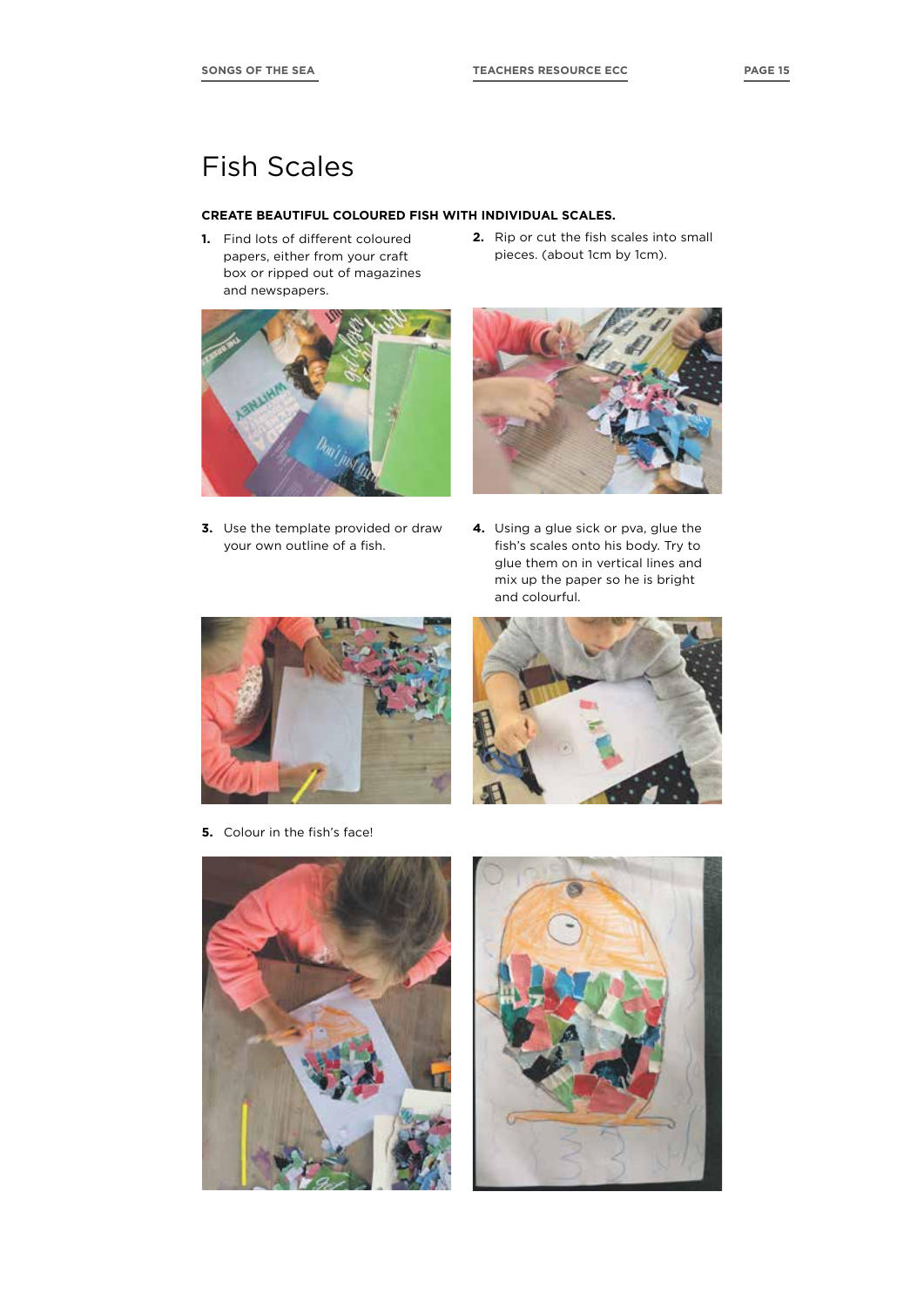# Fishing

**Te Whariki Links:** Well-being – Mana Atua, Communication - Mana Reo.

### Potential Learning Objectives:

Children will or may:

- **1.** Be involved in discussions about fishing, what it is and why we do it. (Well Being, Goal 2).
- **2.** Be involved in discussions about different ways to fish including cultural differences (Contribution, Goal 1).
- **3.** Experience a visit from a fisherman or family/whanau member who enjoys fishing (Communication, Goal 3).

### Focus/thinking questions about fishing:

- Do you think it hurts the fish?
- Why do the fish swallow the hook?
- What equipment do you need to catch fish?
- What happens to fish after people catch it?
- Can you catch as many fish as you want?
- What should you do with small fish or fish you don't want?
- What other things get caught on fishing lines?
- What safety equipment should you take with you on a boat?

### Initial Ideas and Activities

- **1.** Discuss why people like to go fishing. Find out how many children have been fishing, what type of fish they caught, what equipment they used.
- **2.** Discuss with parents and caregivers about where people in the community go fishing and record this on a large map of your area. Record what type of fish you have available. Plan a visit to the local beach, wharf or river to discuss how you fish.
- **3.** Discuss different types of fishing: off a boat, off the wharf, casting from the beach into the ocean, collecting shellfish from sand/rocks etc.

### Possible follow-up activities might include:

Invite a family/whanau member to come and talk to the children about the type of fishing they do. Ask them to bring in their fishing gear and explain about the equipment they use to catch different fish.

Make a simple fishing line using a stick for the rods, string and a cotton reel for the anchor weight.

Discuss safety in the ocean and fishing safety with the children. What type of equipment do you need when fishing to be safe?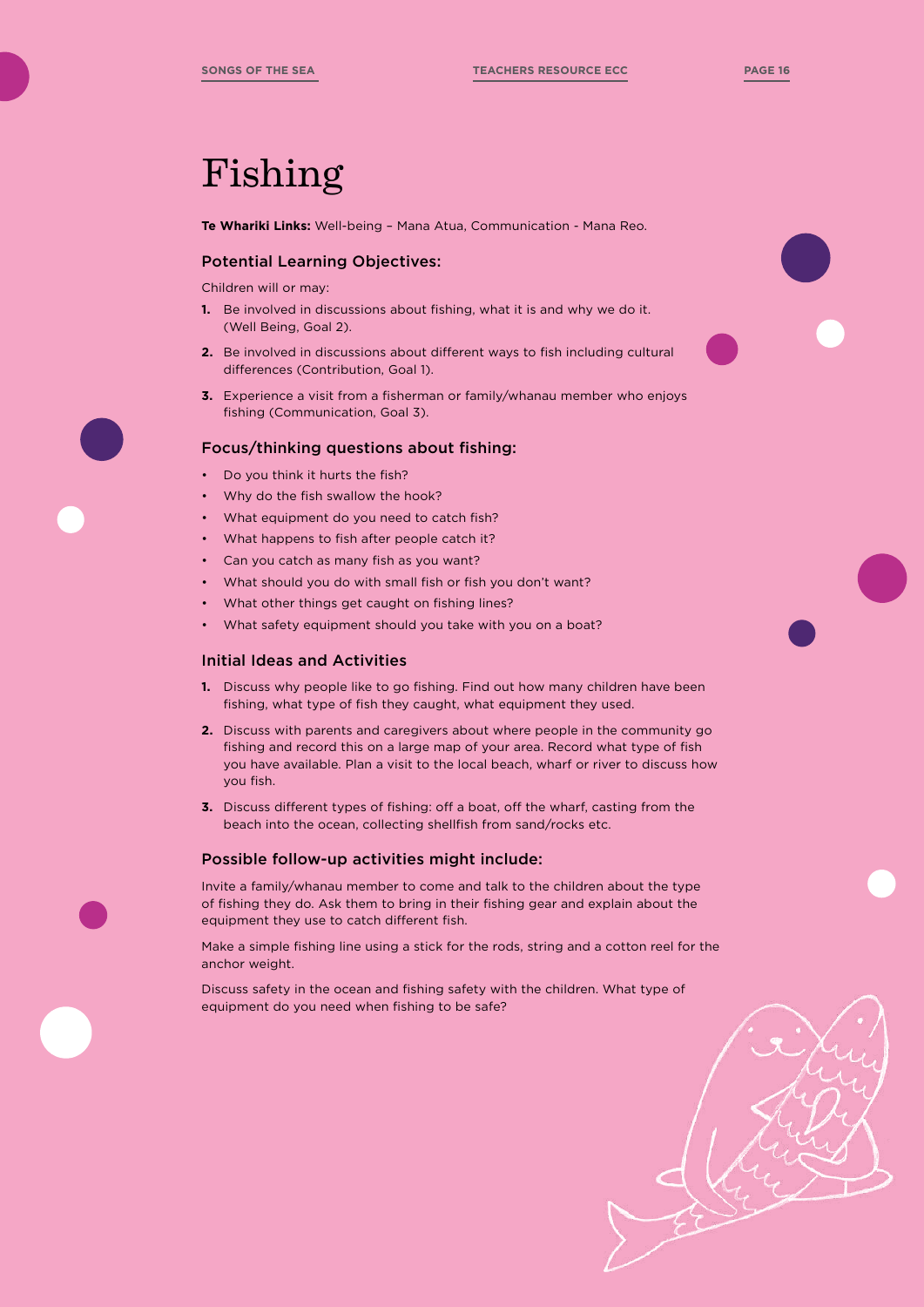### **SAFE FISHING FROM A BOAT**

You need to take the following things when you are fishing off a boat to keep yourselves safe, and to catch fish:

- First aid kit
- Radio
- Life jackets
- Catch net and/or gaff
- Food
- Drink
- Warm clothes
- Waterproof clothes
- Fishing rods
- Handlines
- Fishing tackle
- Flares
- Spare petrol
- Oars
- Navigation charts
- Bailer

We must make sure we look after our oceans by keeping our beaches and waters clean.

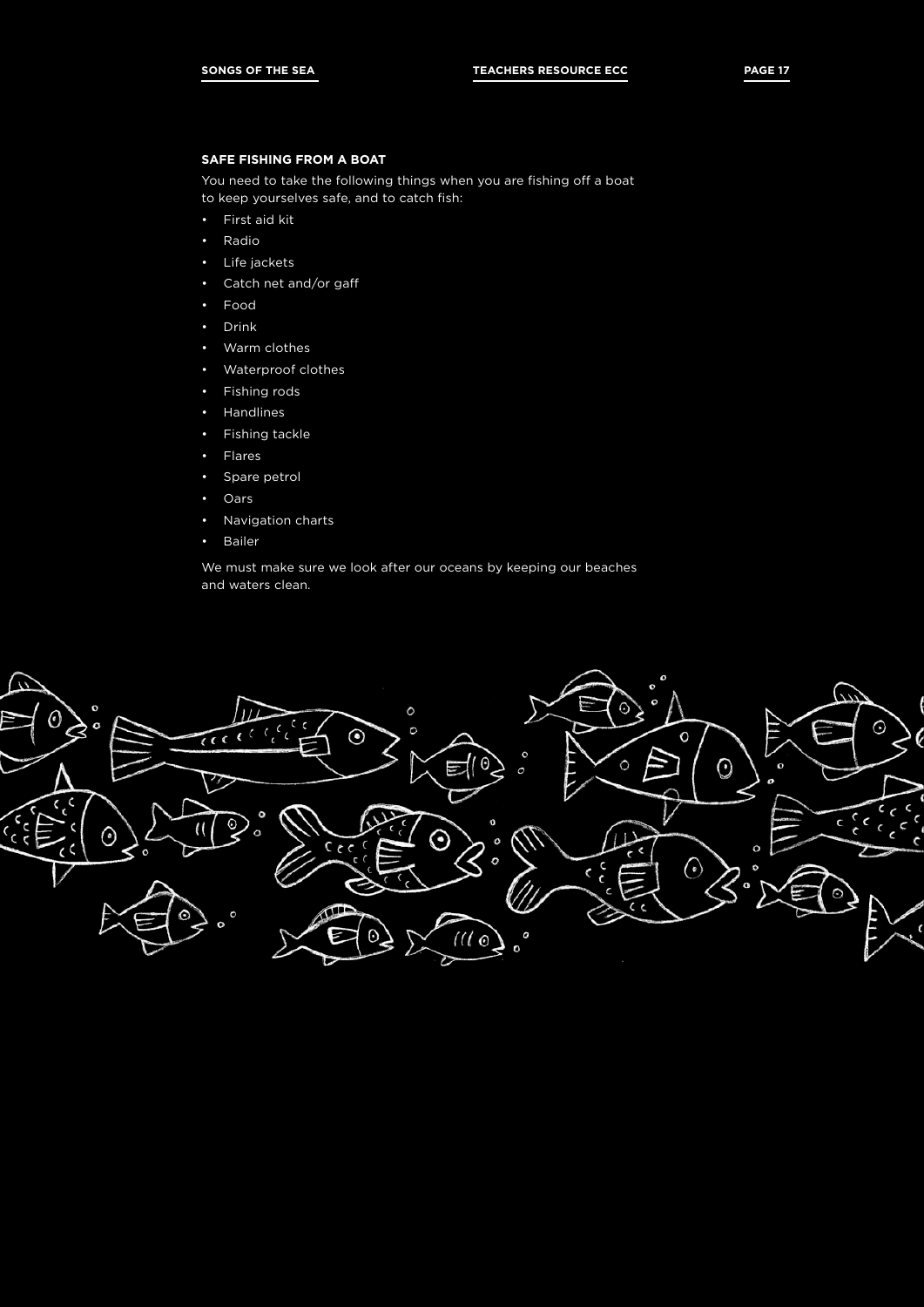# Sorting the Rubbish

Not only does our manmade rubbish ruin our land, it also pollutes our oceans and seas.

Create a seascape where you can fish out the rubbish and sort it into its correct disposal areas.

### **WHAT YOU NEED:**

- A big container or bowl
- Ripped up blue tissue paper
- Toy fish or boats
- Paper clips
- A small stick with a string and a magnet (like a fishing rod for the fishing game)
- Cut outs of the items of rubbish listed below
- Three small containers. One marked with the recycling symbol, one with the biodegradable food waste symbol and the third with rubbish for the landfill. (Symbols below)

### **WHAT TO DO:**

- Fill the large container with ripped up tissue paper. This is the ocean
- Place the boats and fish in the ocean
- Cut out the items of rubbish listed below
- Place a paper clip on each item of rubbish
- Place the items of rubbish around the ocean scene

Students "fish" for the rubbish and put them into the correct container.



Use the below symbols to label the disposal containers

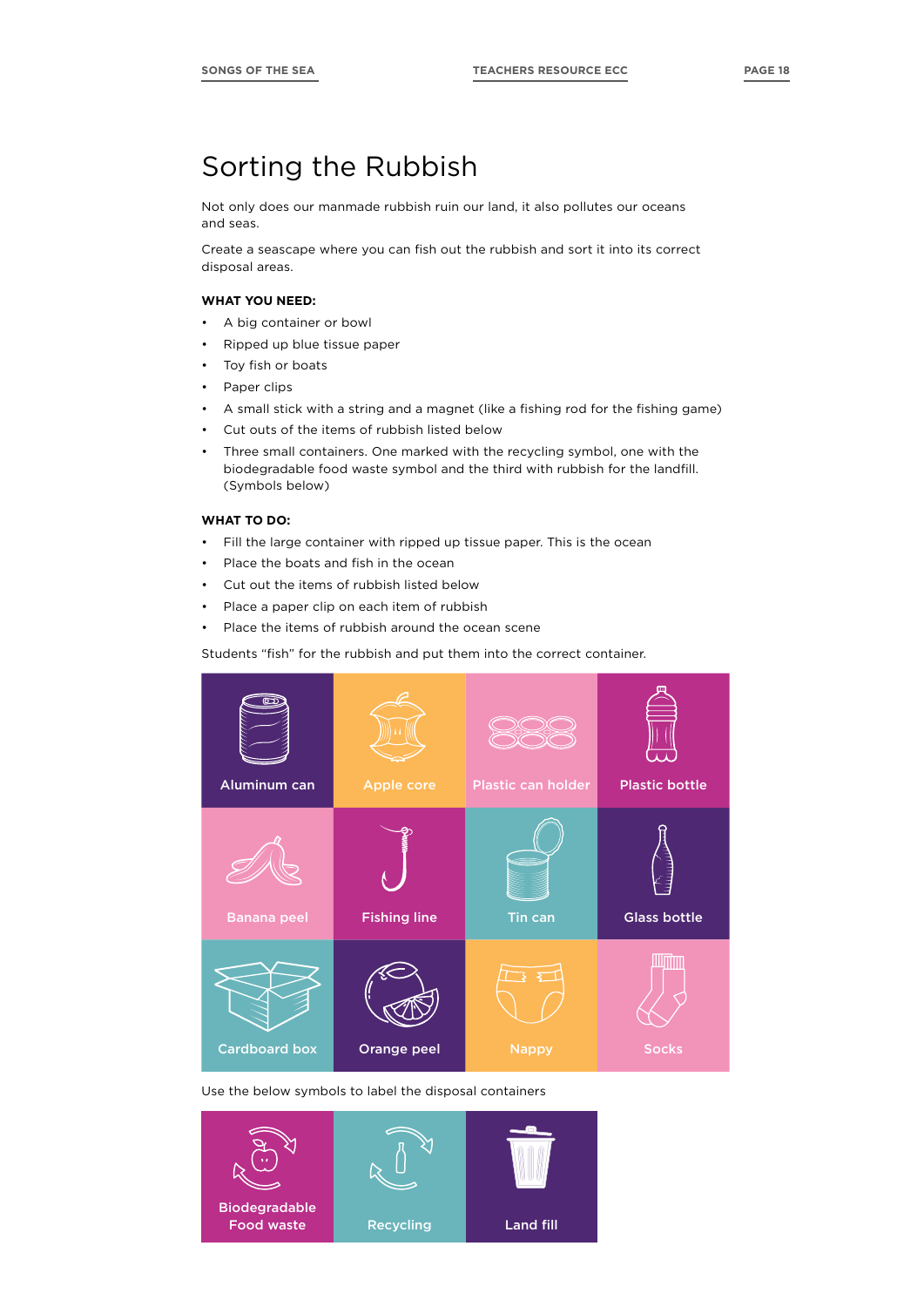# Oil Spills

Oil spills can cause a great amount of damage to our oceans. What is the best way to clean them up?

What is an oil spill?

Oil spills are caused by accidents involving large boats such as tankers and barges, or pipelines and drilling rigs out in the ocean.

Spills can be caused by:

- people making mistakes or being careless.
- equipment breaking down.
- natural disasters such as hurricanes.
- deliberate acts by vandals, or illegal dumpers.

Experiment title: How can we clean up our oceans from rubbish and oil spills?

Create a small ocean in your classroom using a large container filled with water.

Add to your ocean:

- Boat toys
- Fish toys
- Ripped up newspaper
- Small pieces of plastic (bread bag tags work well)
- And a generous squirt of cooking oil

Students need to work out how to clean the ocean up. Use the following template to create a scientific document of their discoveries.

Let the students think of different techniques to clean up the water. For example scooping out the solid rubbish and trying to mop up the oil. Can they get the water completely clean?

Let the students feel the toys, are they clean or oily? What does that mean for the fish in the ocean?

Some may think of using dish washing liquid, discuss how that makes the oil split into smaller drops but doesn't remove it all.

Give the students feathers to swish through the water. What happens to the feathers? What do they think that means for the bird life?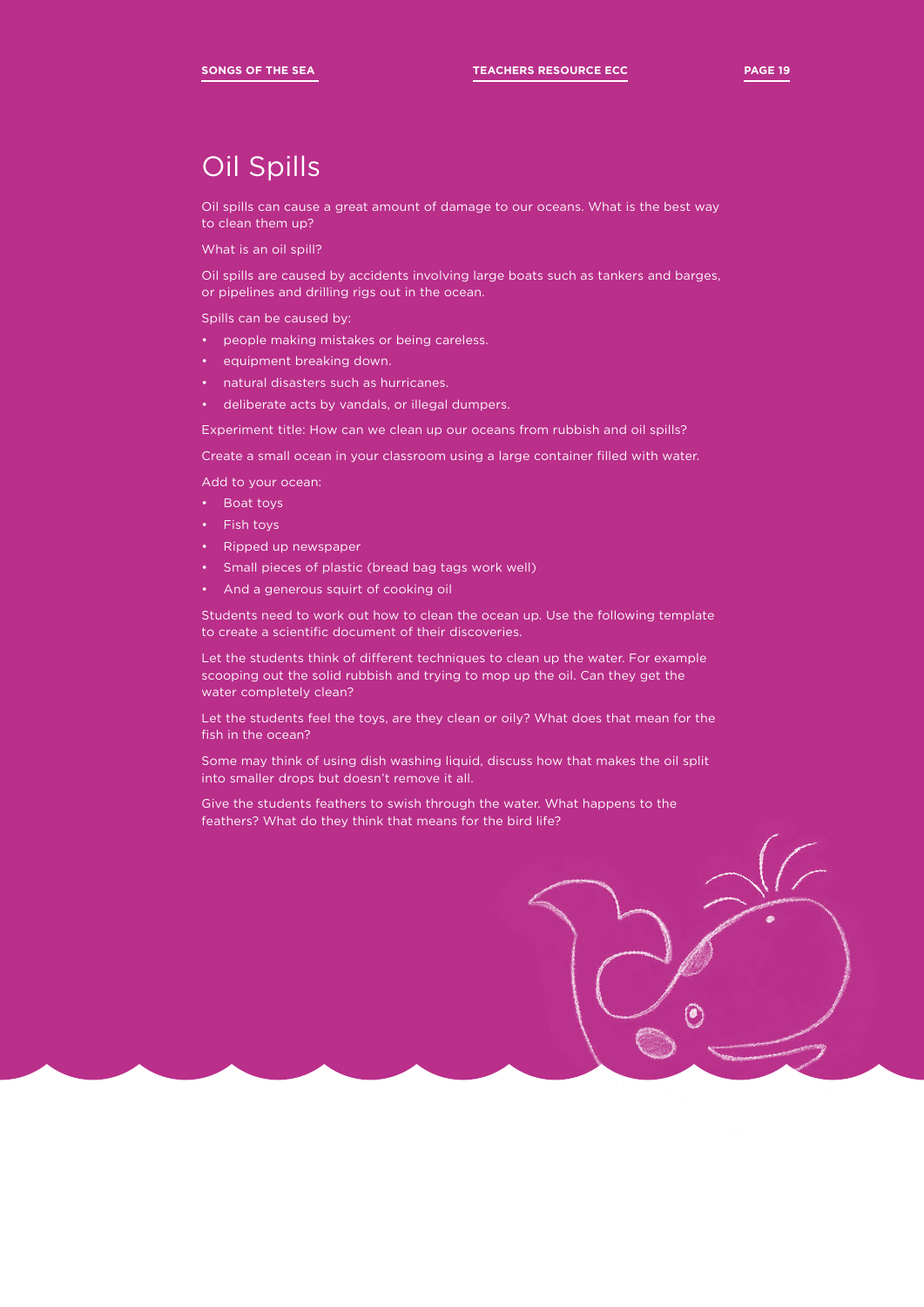| Experiment title:                  |
|------------------------------------|
| Purpose: (I wonder)                |
|                                    |
|                                    |
|                                    |
|                                    |
|                                    |
| Hypothesis: (I think)              |
|                                    |
|                                    |
|                                    |
|                                    |
|                                    |
| Procedure: (How I tested my ideas) |
|                                    |
|                                    |
|                                    |
|                                    |
| Materials: (I used)                |
|                                    |
|                                    |
|                                    |
|                                    |
|                                    |
| Results: (I found out)             |
|                                    |
|                                    |
|                                    |
|                                    |
|                                    |
| Conclusion: (I learned that)       |
|                                    |
|                                    |
|                                    |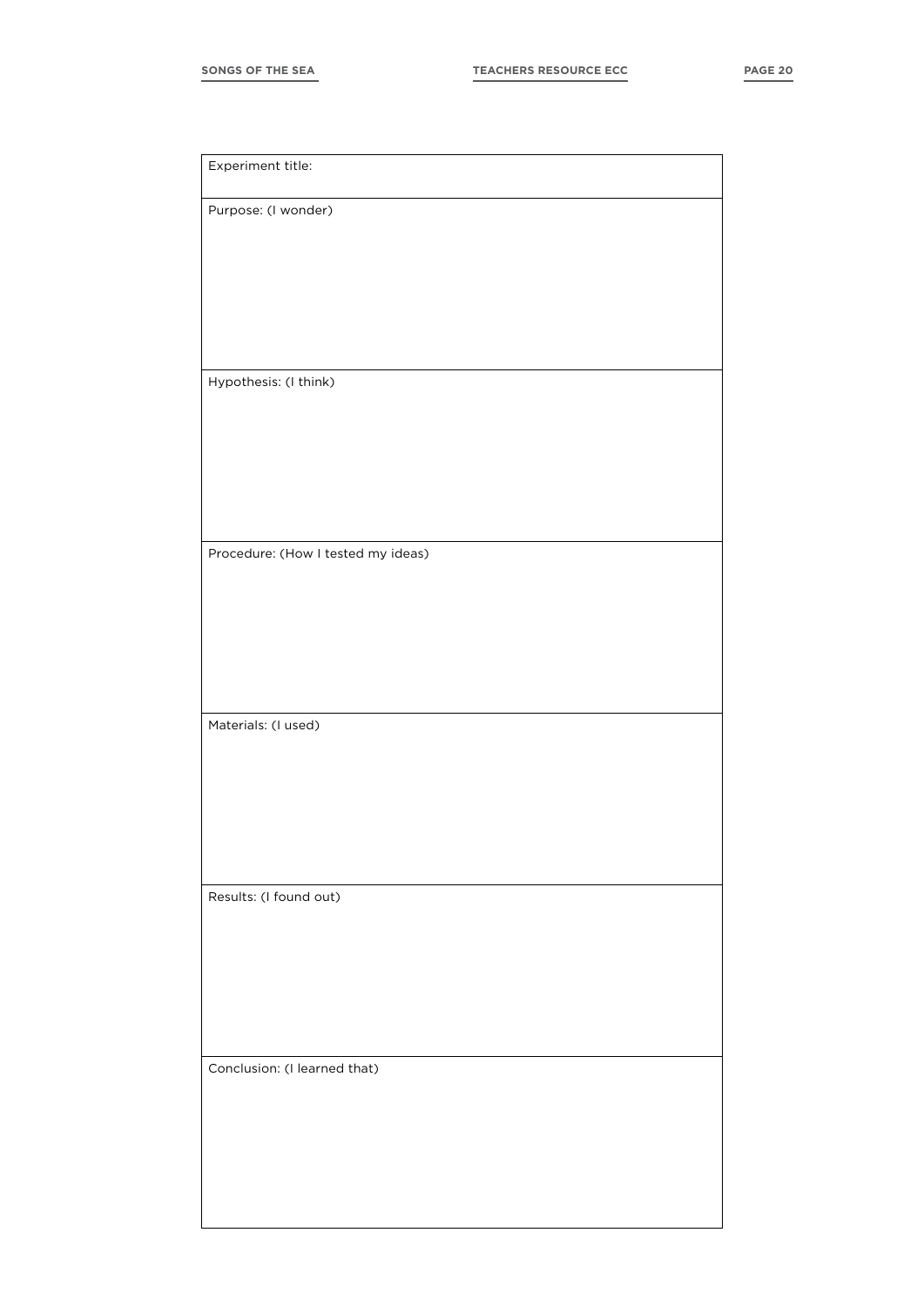# Myths

**Te Whariki Links:** Communication-Mana Reo, Contribution-Mana Tangata.

### Potential Learning Objectives:

Children will or may:

- **1.** Be involved in learning about myths and legends through story telling (Communication, Goal 3)
- **2.** Be involved in learning about the many legends of Maui (Communication, Goal 3).
- **3.** Be involved with a visit from a mythical story teller or the Shaper (willing community member dressed up) (Belonging, Goal 1).

# The Myths of Songs of the Sea

As explained by the writer Peter Wilson:

*"None of the myths created for Songs of the Sea are based on existing myths, it may be that one hears many stories in one's life and indirectly you may draw upon those experiences whilst writing."*

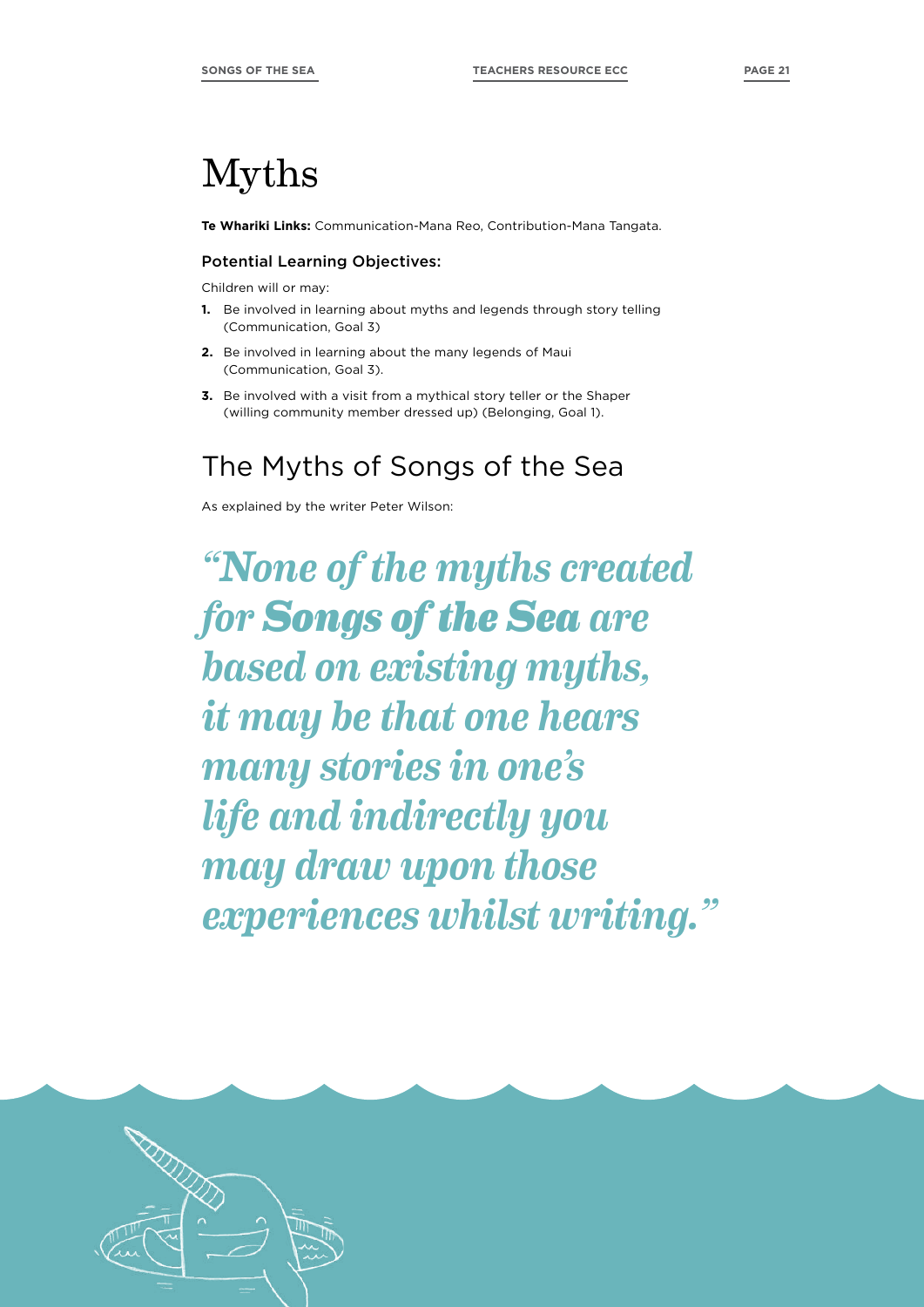

# The Sun and The Moon

"There are many stories, myths, and legends about the moon and the sun and as far as I know I have invented this one. I once saw a moonfish and a sunfish in a museum display. I remembered them when I began writing **Songs of the Sea**. Quite often we see the reflections of moons and suns in the sea. The idea of the wind rippling the sea and the reflection floating away came easily, and that is how the sunfish and moonfish were born."

*"I love star gazing, and if I lived two thousand years ago and saw a star falling out of the sky into the sea would I think it might turn into a fish – a starfish? In my imagination it all seems possible. So starfish are made from falling stars, especially those stars that fall into the sea."*

 $*$ "Looking at the sky on a clear night, it is very easy to imagine that the milky way is a great river in the sky, so it was easy to imagine someone in a magic sky boat to sail this river from planet to planet across the universe. In some myths there is a mythical character called the 'Shaper'. He carved the trees and mountains of Norway with his adze (axe). I borrowed the name of this mythical character, mixed him up with 'Shapos', a sun goddess who wanders the corners of the universe in western semetic cultures and created the 'Shaper' and his sky-boat who visits new worlds and makes and shapes new things. In the Songs of the Sea he makes the Seashells."

 $*$ 

Ж

 $*$